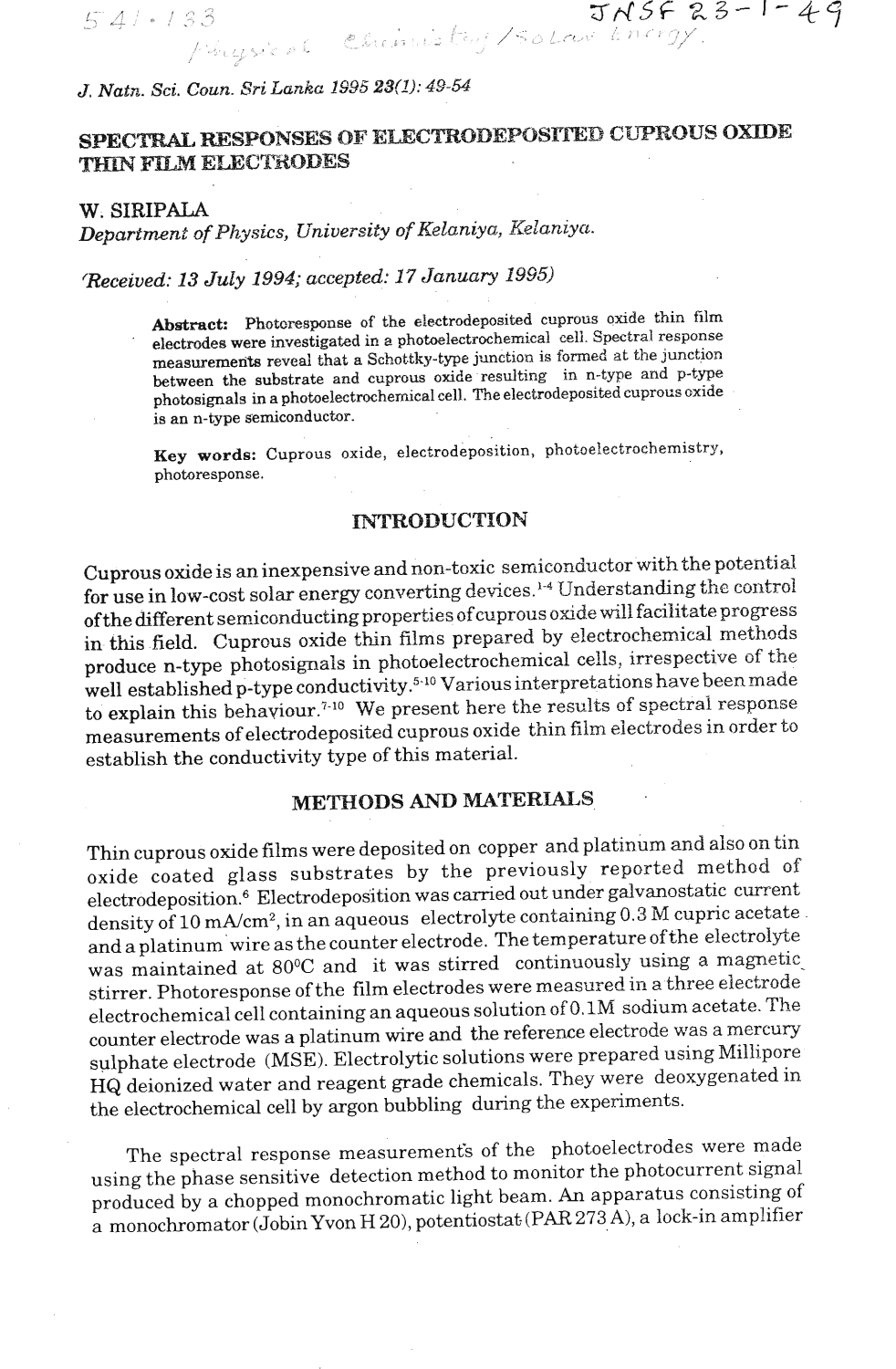(EG,& G Brookdeal 5208) and a mechanical chopper was used. The chopping frequency was 23 Hz.

#### **RESULTS**

The typical current-potential behaviour, obtained under chopped white light illumination, for a cuprous oxide film coated on a tin oxide electrode is shown in Figure 1. Similar results were obtained with cuprous oxide films coated on copper and platinum substrates. The photoresponse, shown in Figure 1, is anodic (n-type) in the potential range of about - 0.6 to - 0.3 V vs MSE and is cathodic (p-type) for more cathodic potentials. It was obsewed that cuprous oxide films were stable in the 0.1 **M** sodium acetate electrolyte in the potential domain studied here and the results were reproducible. Similar results have been reported earlier on the electrodeposited cuprousoxide thin films on various substrates and also on cuprous oxide films formed on copper electrodes when they were exposed to aqueous electrolytes. $5-10$ 



**Figure 1: Current** - **potential variation for a thin cuprous oxide film, on a tin oxide coated glass substrate, in 0.1 M sodium acetate solution under chopped white light front illumination.** 

In general, anodic or cathodic photosignals are associated with the potential distributions at the **semiconductor/electrolyte** interfaces and are predominantly determined by the electrical conductivity type of the semiconductors. For a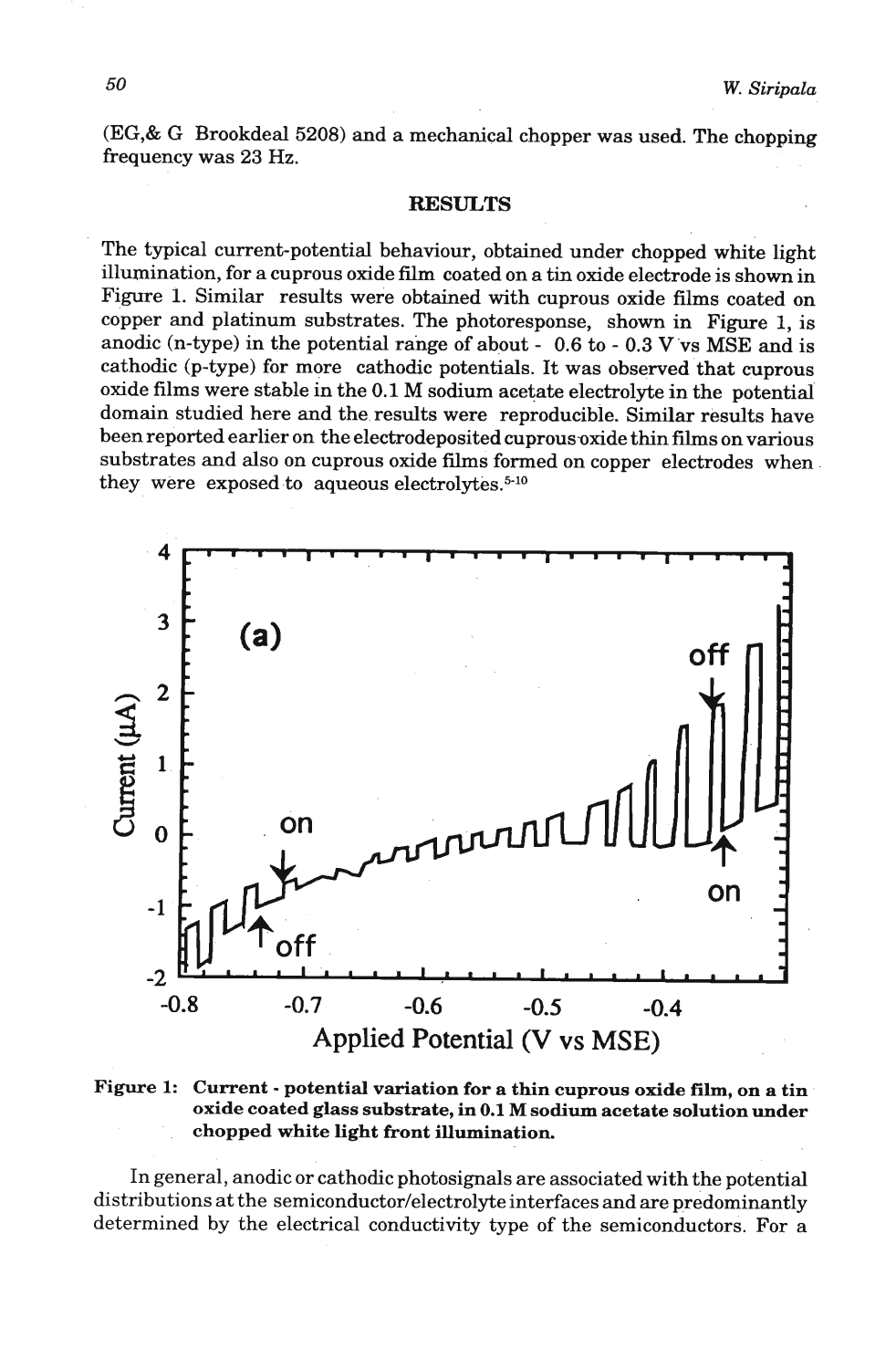#### Cu<sub>.</sub>O Film Electrodes

sufficiently thick space-charge layer, the photogenerated majority carriers resulting **in** the space charge layer **are** driven away **from** the **junction** producing the corresponding photosignal in the external circuit. In general, as the thickness of the space charge layer is varied by the applied potential on the electrode, the magnitude of the photosignal varies. For longer wavelenghts, where the absorption depth is higher, the change in the photosignal with the potential is very significant. This can be used to study the potential distribution at the semiconductor/electrolyte interface. In our study here, we used tin oxide coated glass as the substrate to el&odeposit thin cuprous oxide **films** because then the electrodes can be illuminated from both directions. Namely, electrodes can be illuminated either through the electrolyte (front illumination) or through the substrate (back illumination). **In** this way, it is possible to studythe space charge layer from both directions.





The current- potential variation of the cuprous oxide film electrode prepared on a tin oxide coated glass substrate, shownin Figure 1, was obtainedunder front illumination. Figure 2 shows the photocurrent spectra for the same electrode at three electrode potentials : (a) - 0.3 Vvs MSE **(b)** - 0.5Vvs MSE **(c)** - 0.8Vvs MSE.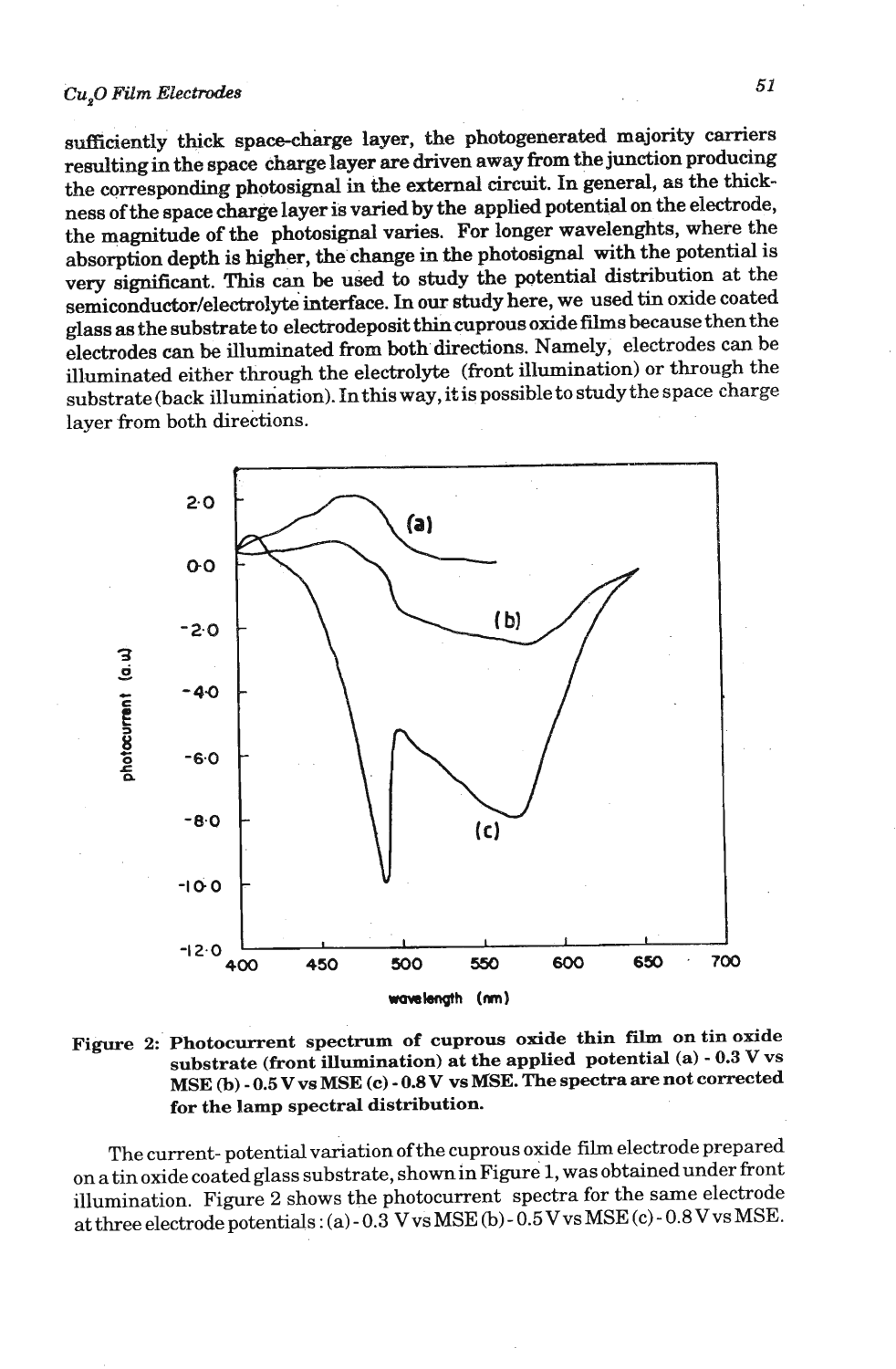It is clear that the spectral response **changes hm** anodic to cathodic **as** the electrode potential is varied **from** anodic to cathodic, which **is** in very goo& agreement with Figure 1. However, most interesthgly, the spectral response at more anodic potential is limited only to shorter wavelengths, Figure 2(a), whereas, more pronounced photoresponse at longer wavelengths is observed at cathodic potentials, Figure 2(c). Figure 3 shows the photocurrent spectra for the same electrode obtained under back illumination leaving other conditions similar to those in Figure 2. It is clearly seen in **Figure** 3(a) that if the electrode is biased anodically, the spectral response is cathodic for shorter wavelengths and anodic for longer wavelengths. However, if the electrode is biased cathodically, Figures 3 (b) and (c), the spectra become cathodic.



**-almgn, (nm)** 

Figure 3: Photocurrent spectrum of cuprous oxide thin film on tin oxide substrate (back illumination) at the applied potential (a) - 0.3 V ve **MSE** (b) - 0.5Vvs **MSE** (c) - 0.8V vs **MSE.** The spectra **are** not corrected for the lamp spectral distribution.

#### **DISCUSSION**

It is evident that the separation of photogenerated carriers produced by shorter wavelengths, which absorb more closer to the cuprous oxide/electrolyte interface, becomes more efficient at anodic potentials and that the direction of the current flow is n-type. If the electrode is biased cathodically, on the other hand, the separation of the photogenerated cartiers produced by the longer wavelengths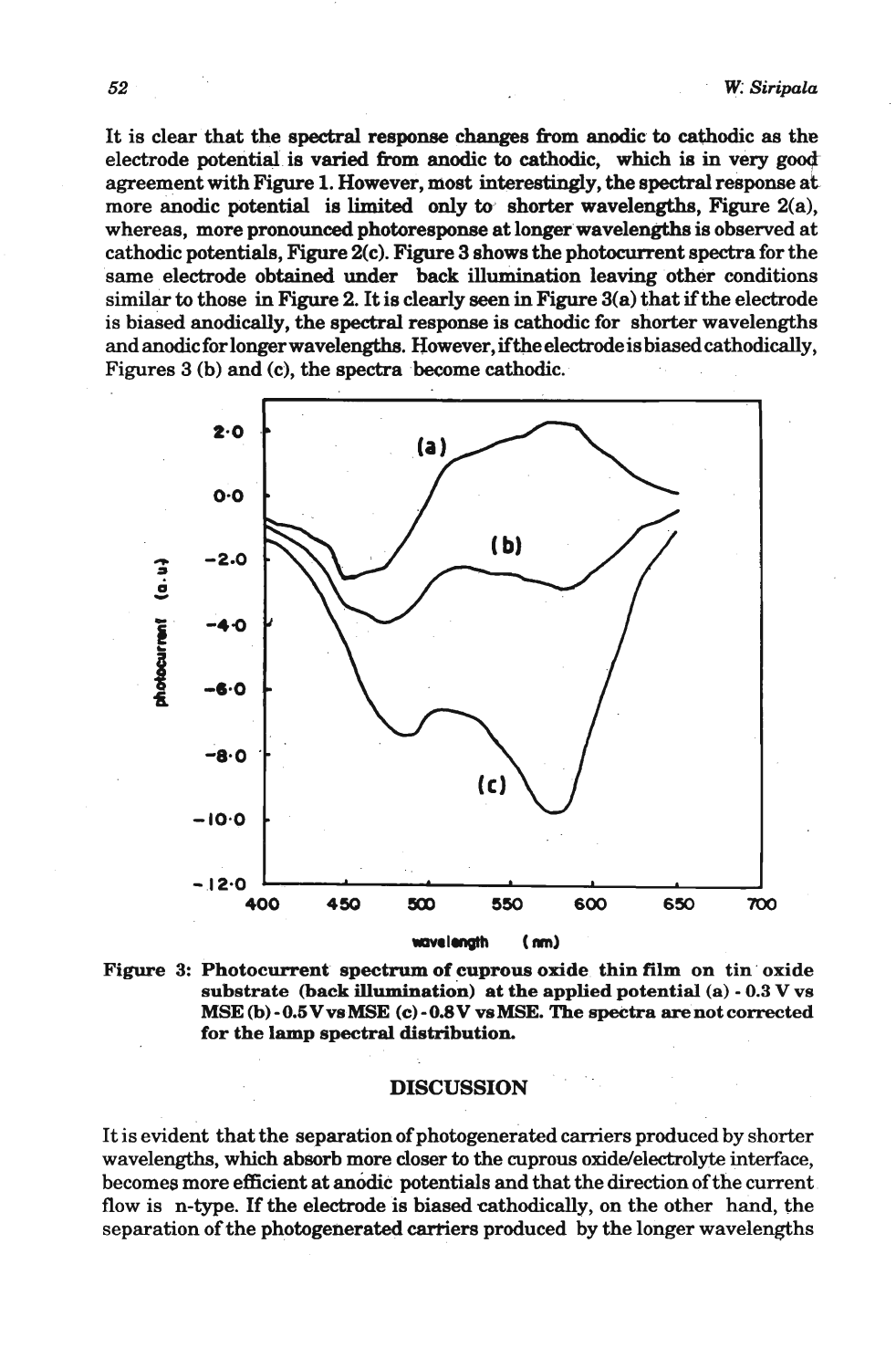#### *Cu,O Film Electrodes*

becomes more efficient and the direction of current flow is p-type. Since at anodic potential the photocurrent for shorter wavelengths is n-type, the barrier potential at the cuprous oxide/electrolyte interface is an n-type Schottky barrier. Similarly, one could expect that there exists another space charge layer at the tin oxide/cuprous oxide interface, where it could provide better charge separation for longer wavelengths. At cathodic potentials this space charge layer must be able to produce p-type photosignals and, therefore, must also be able to drift the photogenerated electrons towards the cuprous oxide / electrolyte junction. This is possible if the junction at the back contact is n-type. The existence of two space charge layers could be further established by the results, where the spectral responses were taken under back illumination. The spectral response at the anodic potentials is p-type for shorter wavelengths and n-type for longer wavelengths. Thus, at anodic potentials there exist two space charge layers and they drive photogenerated carriers in opposite directions. If the electrode is biased cathodically, the entire spectrum becomes p-type, and then the space charge layer at back contact becomes dominant. Thus in general, the n- and ptype nature of the spectral response is determined by the two contributions coming from photogenerated carriers resulting from the two space charge layers **uiz.** the magnitude and the direction of the photocurrents, which determine whether the signal is n-type or p-type, are determined by the wavelength of the light and the thickness of the space charge layers. Since the general behaviour of the photoresponse is'true for all the substrates studied here, the above interpretation is valid for electrodeposited films prepared on copper and platinum, as well. Further, our observation supports the idea that the electrodeposited cuprous oxide is an n-type semiconductor.

## Acknowledgement

This research was partly supported by a research grant from the University of Kelaniya (ACD/U/RG/87/07). The author acknowledges a fellowship awarded by the EEC for measurements at Laboratoire d'Electrochimie, ENSCP, Paris and valuable discussions there with Drs. Jacques Vedel and Daniel Lincot.

#### References

- 1. Olsen L.C., Addis F.W. & Miller W. (1982). Experimental and theoretical studies of Cu,O solar cells. *Solar Cells* 7: 247-279.
- **2.** Herion J., Niekisch A. & Scharl G. (1980). Investigation ofmetal oxide/cuprous oxide heterojunction solar cells. *Solar Energy Materials 4:* 101-112.
- 3. Sears W.M. & Fortin E. (1984). Preparation and properties of Cu,O/Cu photovoltaic solar cells. *Solar Energy Materials* **10:** 93-105
- 4. Rai R.P. (1988). Cu,O solar cells: a review. *Solar Cells* 25: 265-272.
- **5.** Bertocci U. (1978). Photopotentials on copper and copper alloy electrodes. *Journal of the Electrochemical Society* 125: 1598-1602.